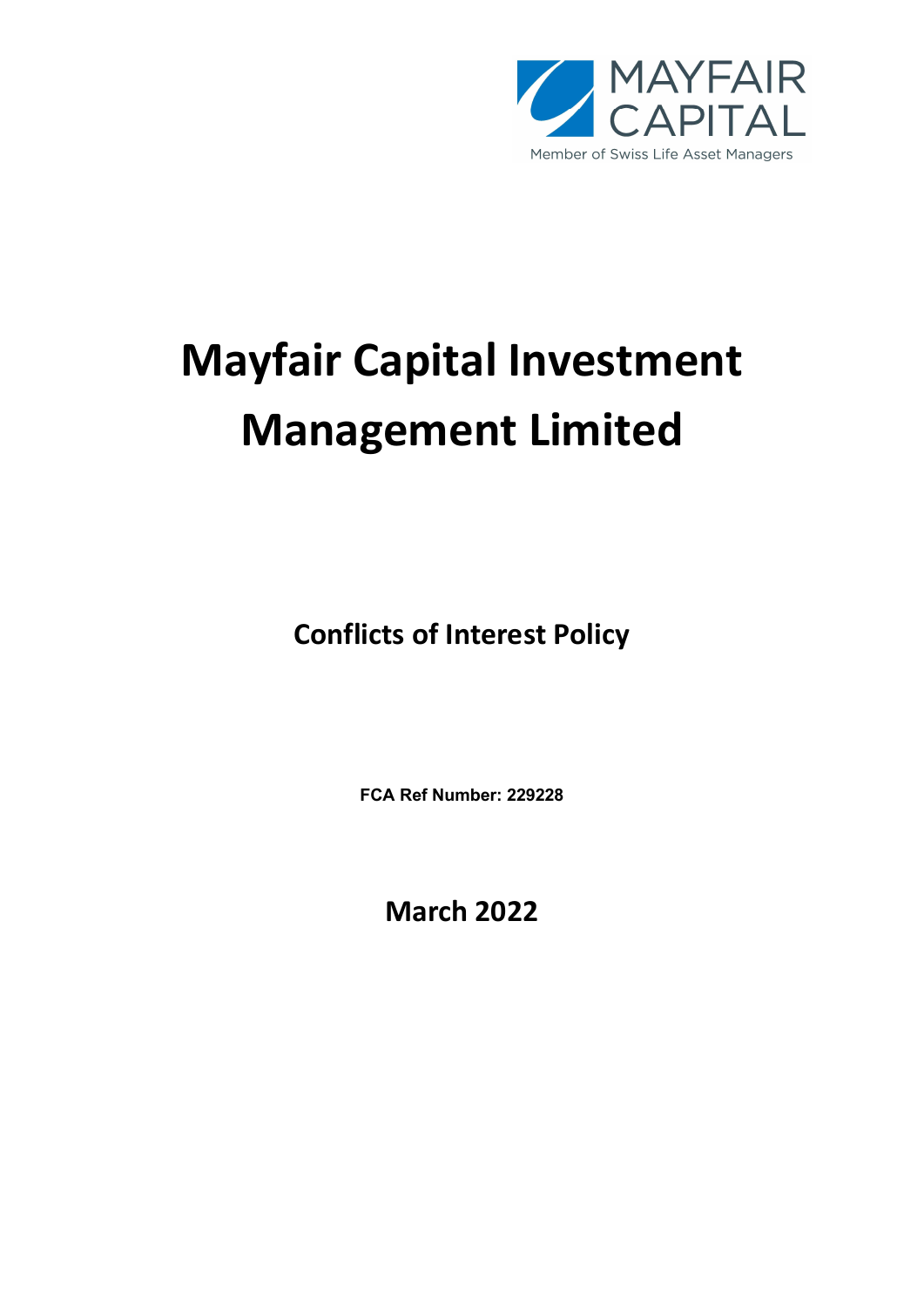

Mayfair Capital Investment Management Limited ("MCIM") is authorised and regulated by the United Kingdom's Financial Conduct Authority (the "FCA") in the conduct of regulated investment business.

The FCA expects a firm's policies and procedures to be reflective of its business. Consequently it is likely that enhancements and alterations be periodically made to this document to reflect regulatory changes and changes and developments in the business.

This is a living document and will be updated when necessary each amendment should be logged to ensure staff are aware which version of the policy is current.

| <b>Version</b> | Date of Release  | <b>Approved by:</b>                                       | <b>Summary of Changes:</b>                                                                                 |
|----------------|------------------|-----------------------------------------------------------|------------------------------------------------------------------------------------------------------------|
| V <sub>1</sub> | 16 December 2014 | Officer<br>Compliance<br>and<br><b>Board of Directors</b> | Initial publication                                                                                        |
| V <sub>2</sub> | 24 May 2016      | <b>Compliance Officer</b>                                 | Pre-approval of gifts and benefits<br>>£100 by CEO or CIO                                                  |
| V3             | 21 March 2017    | Compliance Officer                                        | Periodic review and update of<br>outside business interests policy in<br>line with Swiss Life requirements |
| V4             | 23 October 2017  | <b>Compliance Officer</b>                                 | Updated collateral from Cordium                                                                            |
| V <sub>5</sub> | 12 October 2020  | Compliance Officer                                        | Incorporation of responsible<br>investment and stewardship<br>principles                                   |
| V6             | 30 November 2021 | Compliance Officer                                        | Annual review                                                                                              |
| V <sub>7</sub> | 18 March 2022    | <b>Compliance Officer</b>                                 | Periodic update                                                                                            |

Amendments Log: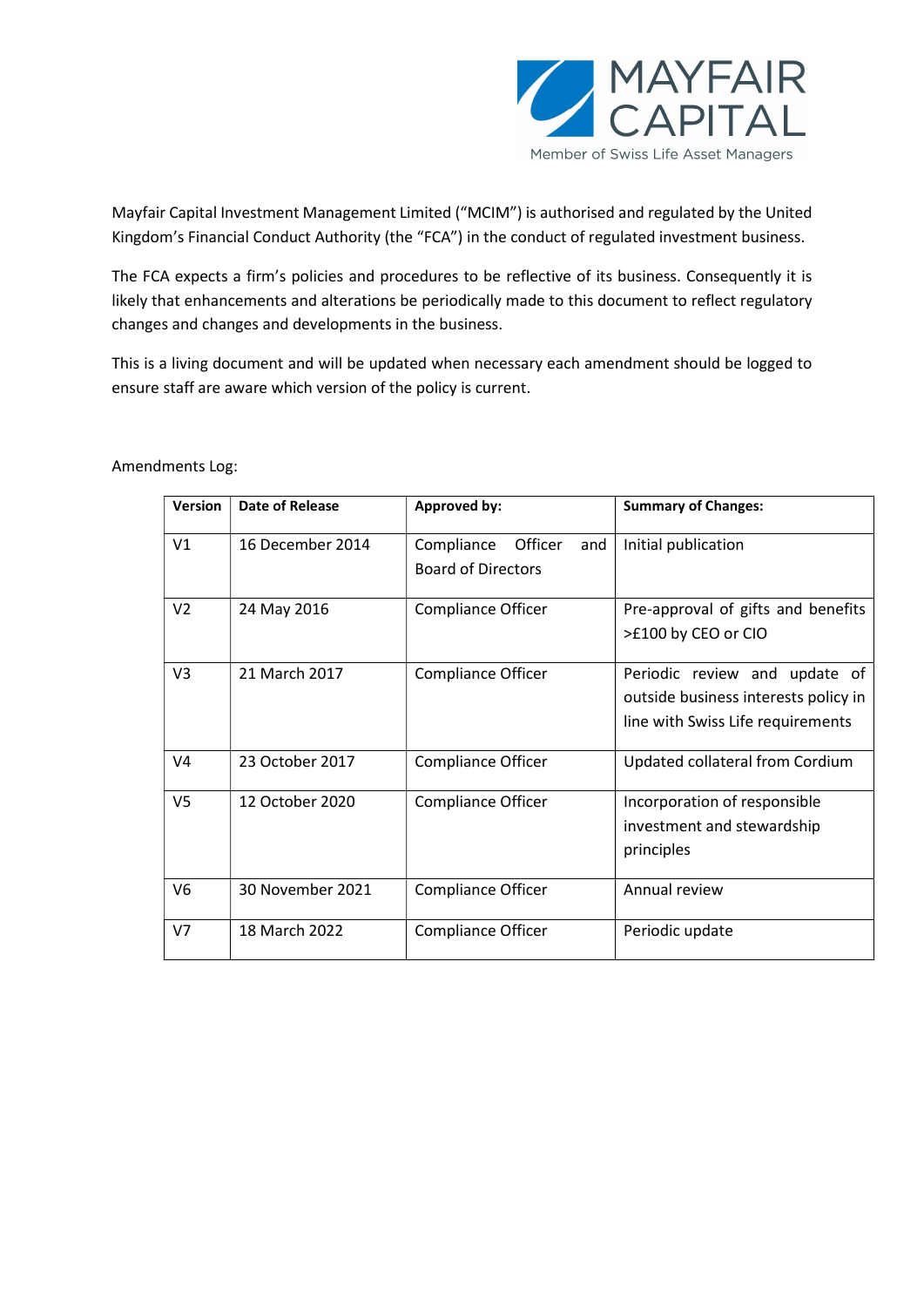

# CONFLICTS OF INTEREST

# Introduction

Conflicts of interest may arise as a result of:

- ownership structure;
- business relationships between asset owners and asset managers, and/or the assets they manage;
- differences between the stewardship policies of managers and their clients;
- cross-directorships;
- fund, client or beneficiary interests diverging from each other (fiduciary conflicts)

In 2020 MCIM adopted the principles of the UK Stewardship Code 2020 ("Code"). Principle 3 of the Code specifies that signatories to the Code manage conflicts of interest to put the best interests of clients and beneficiaries first, including disclosing their conflicts policy and how they identify and manage conflicts, etc. This policy is consistent with the principles for handling conflicts of interest as set out in the Code. This policy is reviewed and updated where necessary on an annual basis. A copy is published on the Firm's website.

The Firm is part of the Swiss Life group of companies and, as such, the above noted controls and inventory shall also take into account any circumstances, of which the Firm is, or should be aware, which may give rise to a conflict of interest arising as a result of the structure and business activities of other members of the group.

# Identification of Conflicts

The Firm's Board of Directors is responsible for implementing systems and controls designed to prevent conflicts of interest in the business of the Firm. These are outlined in the Conflicts Inventory, which is updated as and when a new conflict is identified and reviewed on a periodic basis.

# Conflict Prevention

Where a potential conflict is identified, the Firm will seek to organise its business activities in a manner that prevents the crystallisation of the conflict. This will include the appropriate segregation of functions and business lines such that a level of independence may be achieved. To the extent appropriate to the size and scale of the business, this may involve, inter alia:

- Information barriers to prevent or control the exchange of information between employees engaged in activities involving a risk of conflict of interest where the exchange of that information may harm the interests of one or more clients.
- Functional independence and separate supervision of relevant employees whose main functions involve carrying out activities or providing services for clients whose interests may conflict, or otherwise represent interests that may conflict.
- A review of remuneration arrangements in the Firm where these might give rise to conflicts of interest in relation to the activities or services provided by the relevant employees.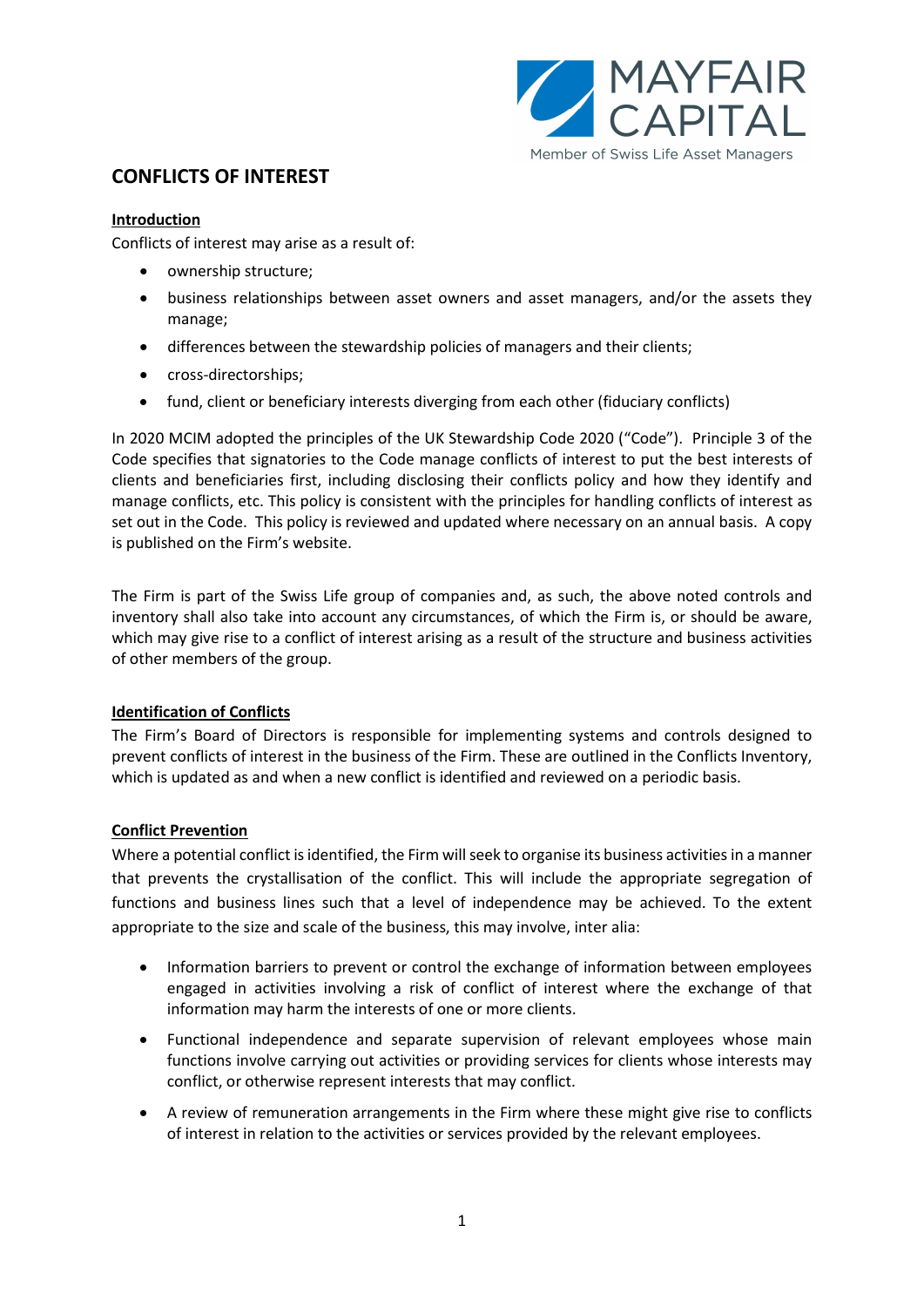

- Reassignment of employees to prevent or control the simultaneous or sequential involvement of relevant employees in separate services or activities where such involvement may impair the proper management of conflicts of interest.
- Policies and procedures covering Inducements, Personal Account (PA) dealing and external interests.

However, it is accepted that, despite the implementation of all appropriate controls to prevent the occurrence, the complete avoidance of all conflicts may not be feasible in a commercial environment.

# Conflict Management

Where conflicts are unavoidable, the Firm will take appropriate measures to mitigate and manage such conflicts in a manner that seeks to ensure that the Firm and its employees are not advantaged and that no client is adversely effected. The clients' best interests remain paramount.

# Conflicts Disclosure

Where the Firm is not reasonably confident that it is able to manage a particular conflict to adequately protect the interest of a client, the fact of /or sources of conflicts of interest will be clearly disclosed to the client, and the Firm will obtain formal consent to proceed from the client before the Firm undertakes any business.

In particular, the disclosure will detail:

- A specific description of the conflicts of interest;
- An explanation of the risks to the Client that arise;
- That the organisational and administrative arrangements established by the Firm to prevent or manage that conflict are not sufficient to ensure, with reasonable confidence, that the risks of damage to the interests of the Client will be prevented; and
- Sufficient detail to enable that Client to take an informed decision with respect to the service in the context of which the conflict of interest arises.

This disclosure will only be made as a matter of last resort. Further, the fact of the disclosure is not considered to be a mitigant. All the controls detailed in this policy will continue to be applied, in respect of that conflict. The disclosure will be made via the terms of business and/or periodic reports.

# Conflict Monitoring

The Firm has implemented a number of procedures and controls to detect conflict situations as they arise and the Firm's Board of Directors shall ensure that the Conflicts Inventory is updated accordingly. Once conflicts have been identified, further procedures and controls monitor the effectiveness of the management arrangements of such conflicts.

In addition, the Firm's Compliance Monitoring Programme incorporates a certain number of specific tests which are aimed at reviewing the Firm's performance in the management of conflicts that it has identified.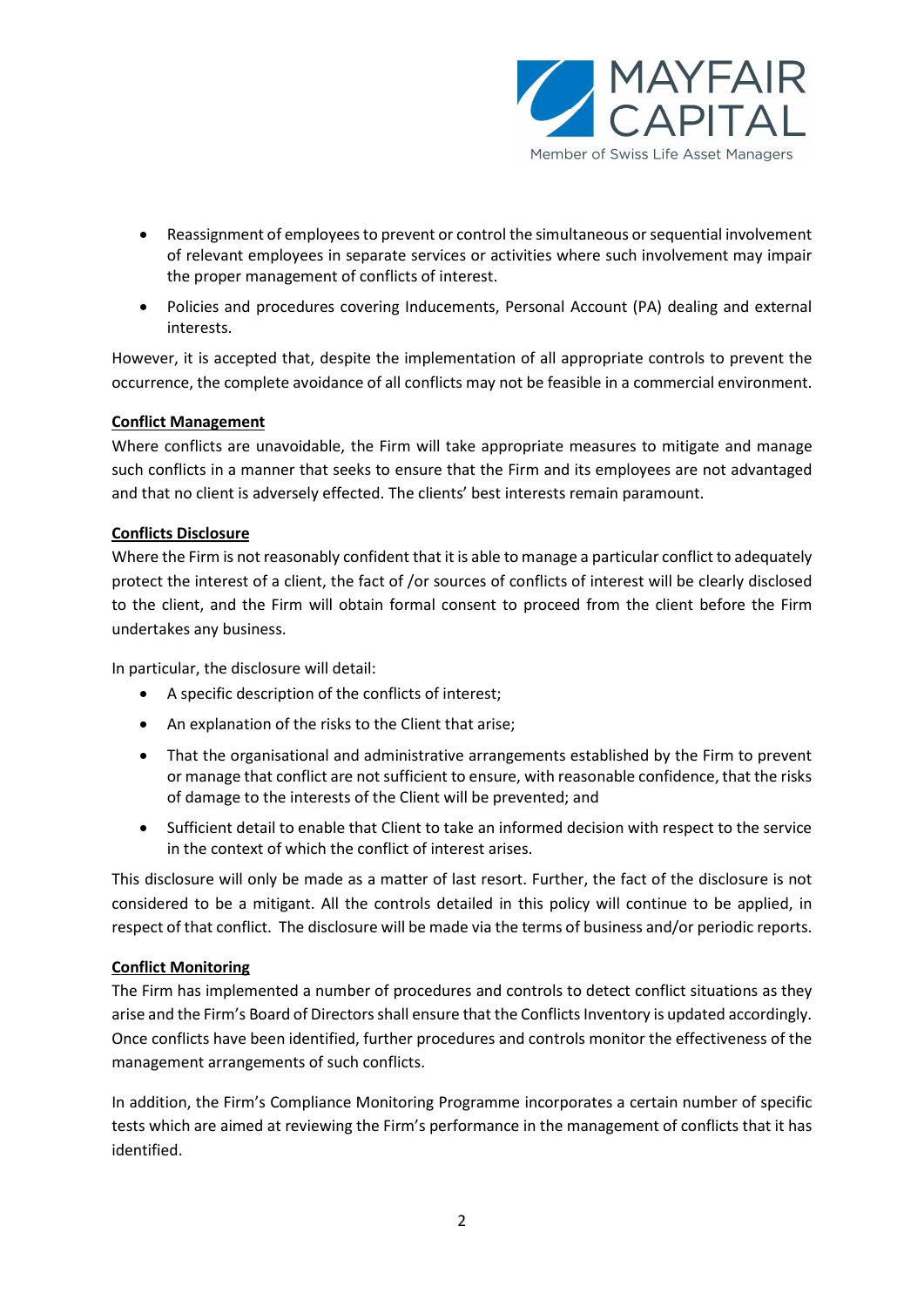

# Conflicts Reporting and Management Information

The Firm's Board of Directors shall review on a periodic basis the Conflicts Inventory, register of Outside Business Interests and the results of any conflicts monitoring where exceptions have been raised. Where deficiencies are reported, the Firm's Board of Directors will ensure that appropriate steps are taken to address the identified deficiencies.

# Gifts and Corporate Entertainment

The Firm has a Gifts and Entertainment Policy to ensure that gifts and entertainment, when both offered or received, do not give rise to a conflict of interest with the Firm's duties to its clients.

# Inducements

Inducements are only allowed to be offered or received if they:

- Are necessary for the provision of investment services and would not give rise to a conflict of interest;
- Are designed to enhance the quality and service provided to clients; and
- Do not impair the Firm's ability to act honestly, fairly and professionally in the best interest of its clients.

# Outside Business Interests ("OBI")

Conflicts of interest and reputational business considerations may arise where employees or persons connected to them have interests that are unconnected to the individual's role within the firm.

Examples of such OBI include but are not limited to:

- executive and non-executive directorships, including such appointments where the employee represents the interests of MCIM or any member of the Swiss Life group;
- political appointments;
- $\bullet$  military or emergency services appointments;
- public appointments with church bodies, schools, charities and other not-for-profit organisations;
- acting as a trustee;
- consultancy and advisory roles.

The following underlying principles apply:-

- Any OBI must not prevent the employee from fulfilling the requirements of their employment contract with MCIM, in particular the working hours;
- Any OBI must not lead to a conflict of interest with any business or client of MCIM or any member of the Swiss Life group;
- Any OBI must not create any significant financial, operating, regulatory, reputational or other risk to MCIM or any member of the Swiss Life group;
- Any outside public or political function must be undertaken in the individual's own name and at their own risk.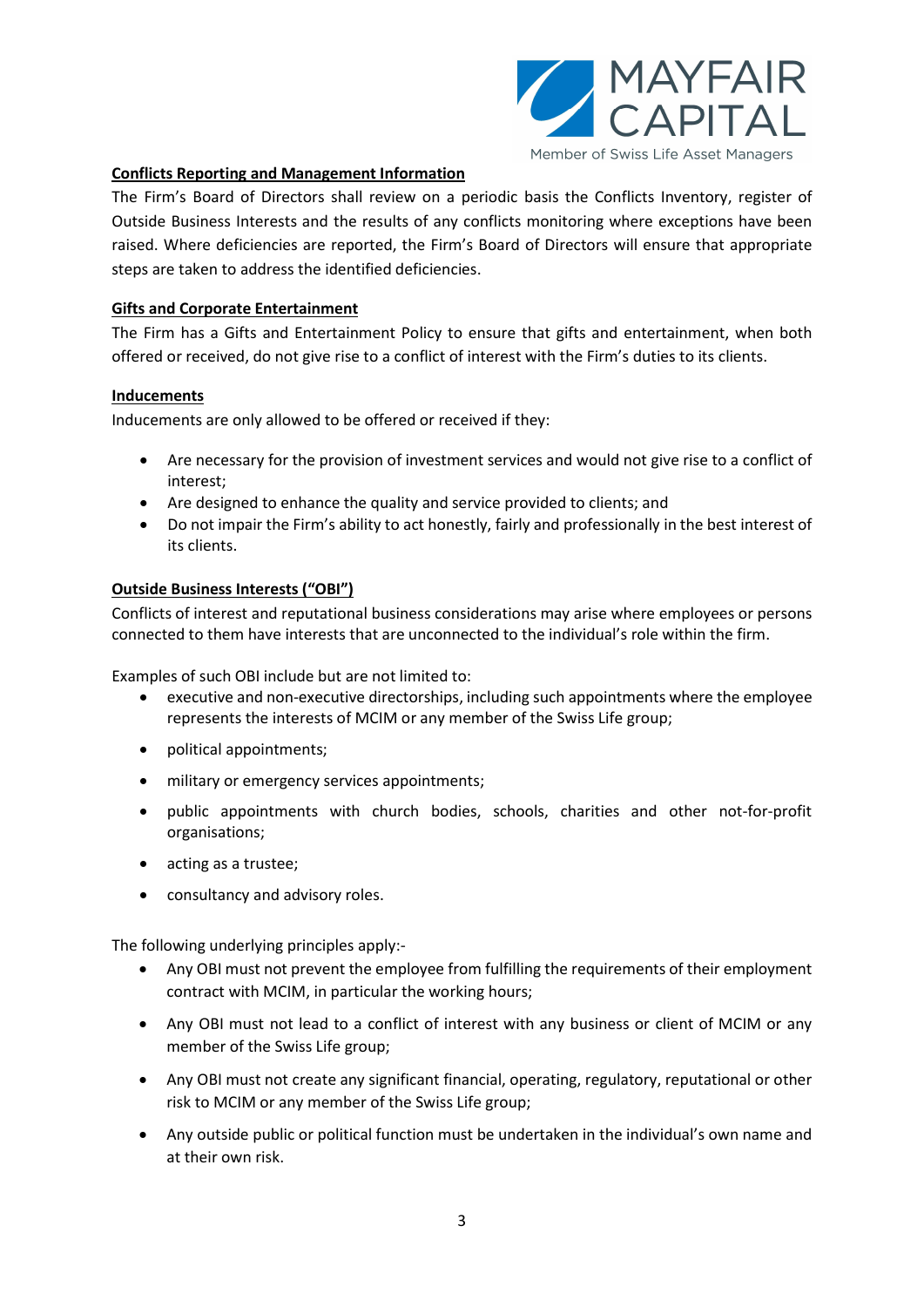

Employees must:

- disclose and seek approval in writing for any existing OBI when they join MCIM;
- obtain pre-approval in writing before entering into a new OBI;
- notify any OBI of connected persons in writing;
- disclose in writing whether they or their connected persons have or have had any material connection to a present service provider of the firm for the past six months.

All disclosures, requests for approval and other correspondence regarding an OBI should be made in writing to the Compliance Officer. The Compliance Officer will seek consent as necessary from the Firm's Board of Directors. All consented OBIs are recorded on the list of outside business interests maintained by the Compliance Officer.

Employees must notify the Compliance Officer as soon as possible in writing of any significant change in an OBI. The Compliance Officer will decide whether the outside activity needs to be re-approved.

Such re-approval is required in the event of:-

- a conflict of interest with any business or client of MCIM or any member of the Swiss Life group;
- the time commitment has increased by 5 hours a week or more;
- legal proceedings affecting the outside business or organisation.

Remuneration from an OBI is treated as follows:

- All remuneration derived from external appointments where the employee is representing MCIM or any member of the Swiss Life group should be paid to MCIM or Swiss Life as appropriate;
- All remuneration derived from other activities is retained by the individual;
- Reimbursed expenses from all activities are retained by the individual.

Controls:

- The Compliance Officer may request that outside activities are confirmed once a year;
- Spot checks may be carried out on risk-based criteria.

# Notification of conflicts to the Compliance Officer

Employees must ensure that they notify, and where applicable, obtain permission from the Compliance Officer prior to entering into an arrangement or agreement that could potentially conflict with the Firm's duties to its clients.